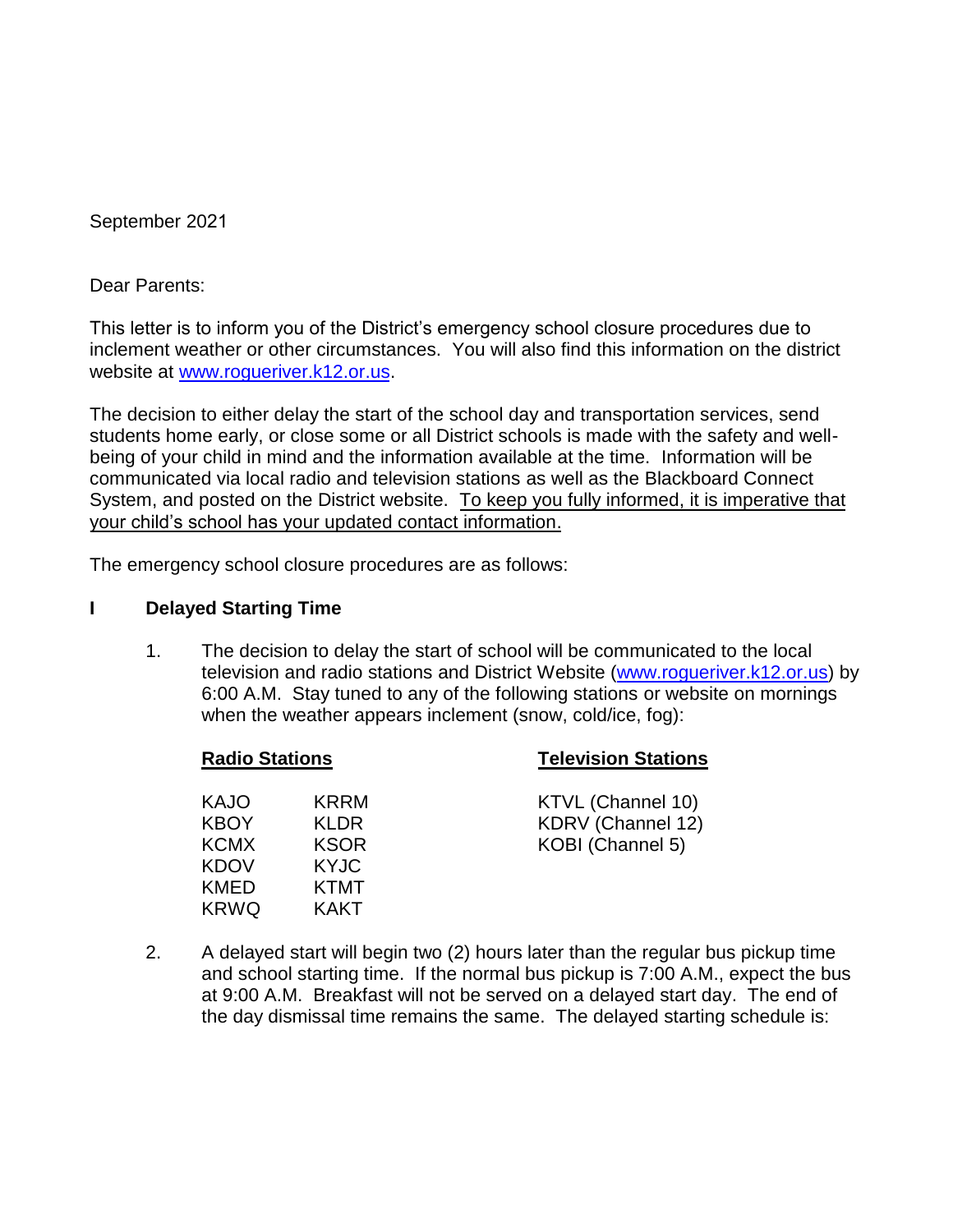2021-2022 Emergency Closure September 2021 Page 2

# **Beginning Time**

| Rogue River Elementary                | 10:00 A.M. |
|---------------------------------------|------------|
| Rogue River Junior/Senior High School | 10:00 A.M. |

- 3. If there is a school closure, after school and co-curricular activities will be cancelled. Sporting competitions may be an exception as determined by the Athletic Director and School Administration.
- 4. Listen to the television and radio stations or check the District Website for a further report indicating whether the schools will open on the two (2) hour delayed schedule or that school will be canceled for the entire day.

#### **II Sending Students Home Early**

- 1. The decision to send students home early will be communicated to the local television and radio stations and posted on the District Website.
- 2. Parents are urged to have an "Emergency Closure Procedure" form (see attached) completed and on file in the school's main office.
	- A. The school will follow your instructions. Please indicate the bus or walking destination or the adult who will pick up your child at school. The bus delivery point will either be the regular stop or the nearest stop to the alternative household listed on the form.
	- B. Your child will receive a bus pass by the office or classroom teacher to ride a different bus if he/she is being sent to the alternative household listed. The child will give this pass to the bus driver.
- 3. If a school bus cannot proceed to delivery points due to road conditions, the children will be returned to school. Children will only be allowed to leave the bus at the regular or parent approved alternative delivery stop. The school will call the child's home or the alternative person if the child was returned to school.

It is extremely important to have a family contingency plan when a change in routine occurs. The following may be helpful when school is delayed, canceled or students are sent home early due to an emergency closure.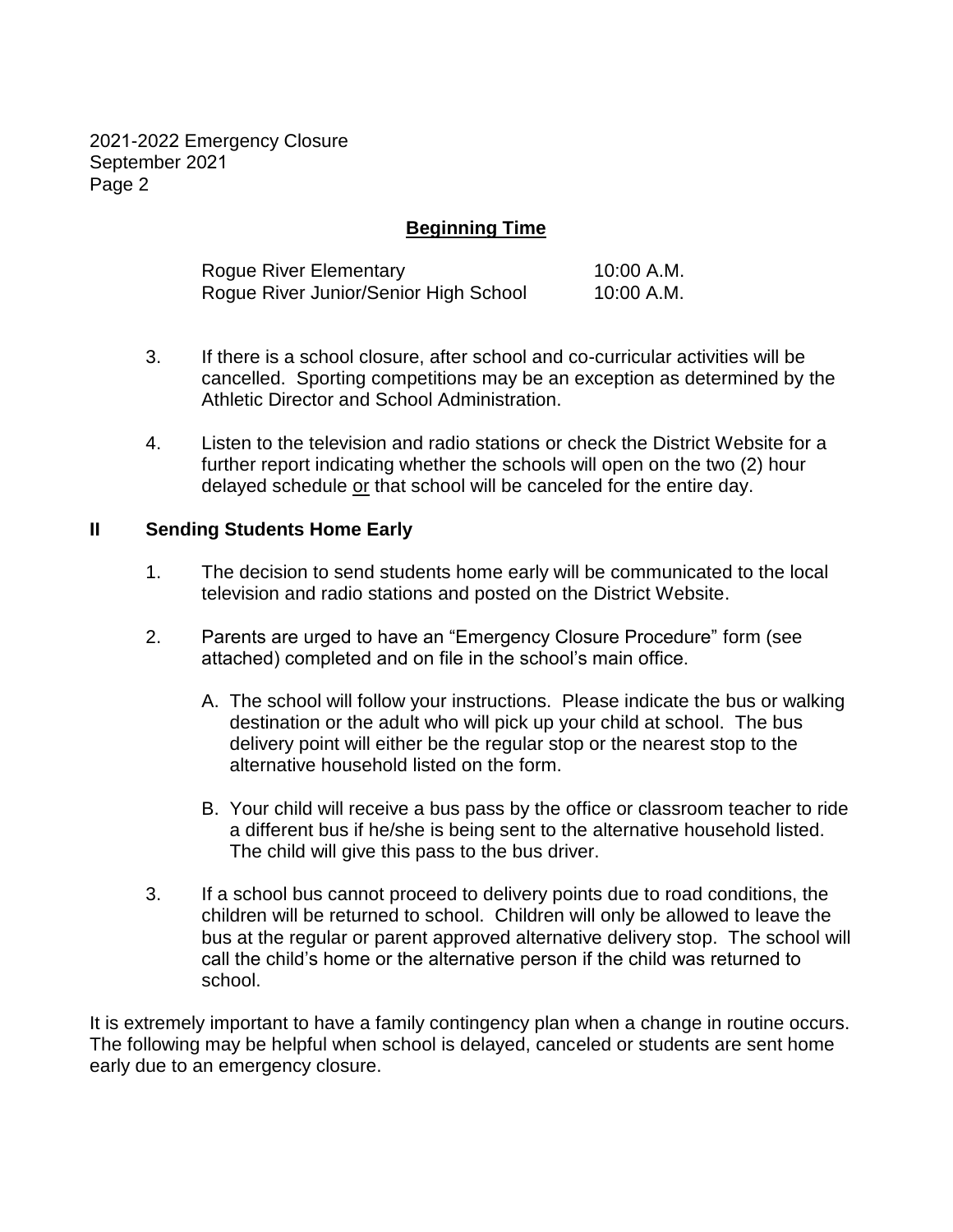2021-2022 Emergency Closure September 2021 Page 3

- 1. Communicate your contingency plan to your child and the school. In case of an early dismissal, your child should know:
	- 1. The household to which he/she is to be bused; or
	- 2. The household to which he/she will walk; or
	- 3. The person who will pick up your child at school.
- 2. If you leave for work before your child leaves for school, prepare now by arranging childcare with another adult in case school is delayed or canceled.
- 3. Check that all members of your family know the contingency plan (where to go, who to call, etc.)
- 4. If students are bused home early because of closure during the school day, be sure the person meeting your child knows the delivery stop your child will exit the bus. Contact that person as soon as you become aware of a closure during the school day.

Please fill out and submit the attached form to the school office. Students will be bused to their regular stop if we do not have a form on file.

Your understanding of the District's procedures and your family preparations for emergency school closures is greatly appreciated. It is extremely important that students are fully aware of the school procedures and family plan when schools are delayed, canceled or dismissed early. I hope we are fortunate and have no school closures this year. Thank you for your cooperation.

Sincerely,

Patrick Lee **Superintendent** Rogue River School District #35